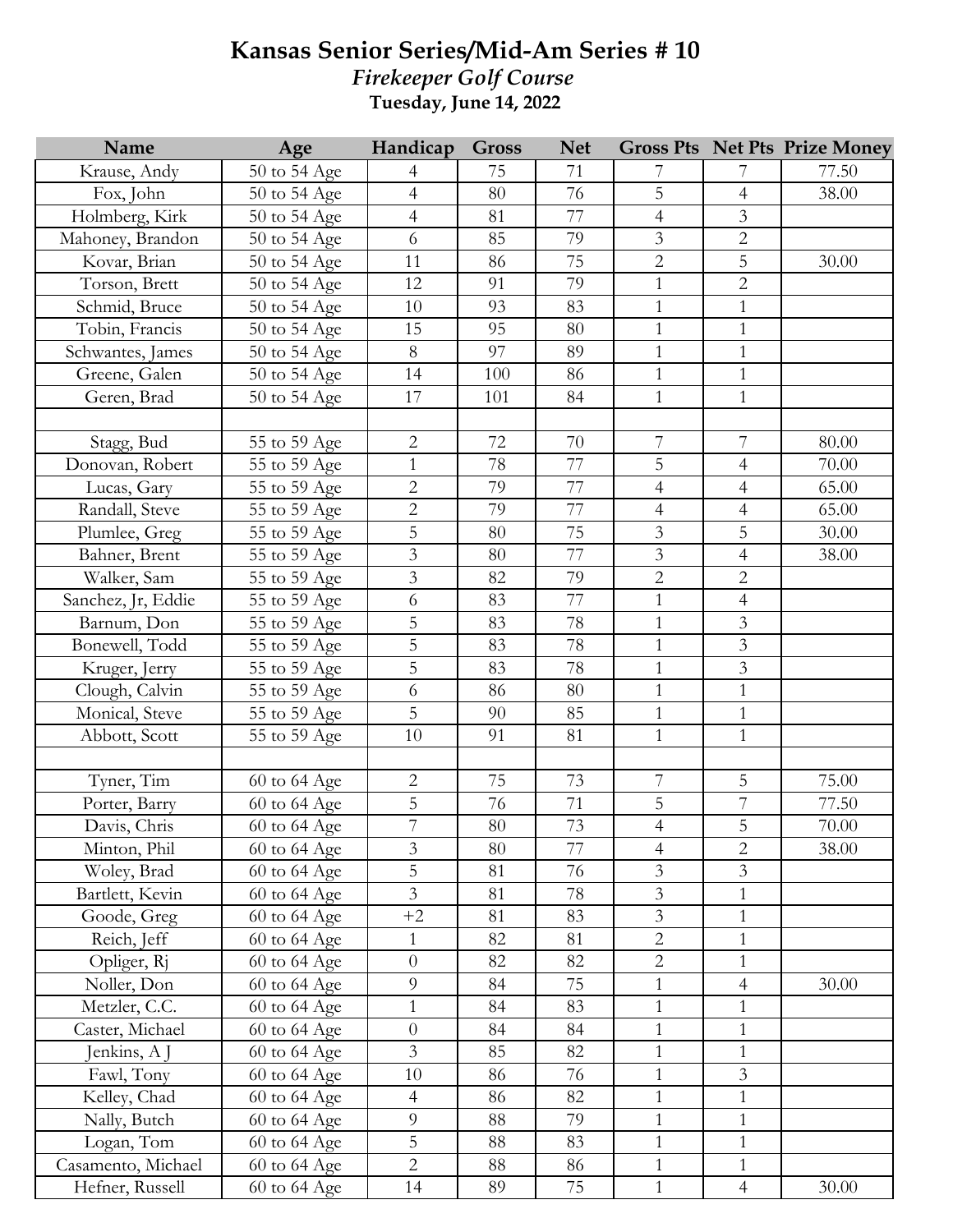| Ferguson, Bill        | 60 to 64 Age  | 10                       | 89  | 79              | $\mathbf{1}$                 | 1              |       |
|-----------------------|---------------|--------------------------|-----|-----------------|------------------------------|----------------|-------|
| Moser, Robert         | 60 to 64 Age  | 10                       | 89  | 79              | $\mathbf{1}$                 | $\mathbf{1}$   |       |
| Singleton, Chuck      | 60 to 64 Age  | 15                       | 90  | 75              | $\mathbf{1}$                 | $\overline{4}$ | 30.00 |
| Lee, Jae              | 60 to 64 Age  | 11                       | 90  | 79              | $\mathbf{1}$                 | $\mathbf{1}$   |       |
| McInerney, Jerry      | 60 to 64 Age  | 10                       | 90  | 80              | $\mathbf{1}$                 | $\mathbf{1}$   |       |
| Richey, Scott         | 60 to 64 Age  | $\overline{0}$           | 90  | 90              | $\mathbf{1}$                 | $\mathbf{1}$   |       |
| Harder, David         | 60 to 64 Age  | 11                       | 95  | 84              | $\mathbf{1}$                 | $\mathbf{1}$   |       |
| Erickson, Jim         | 60 to 64 Age  | 22                       | 97  | 75              | $\mathbf{1}$                 | $\overline{4}$ | 30.00 |
| Cornett, Jim          | 60 to 64 Age  | 14                       | 97  | 83              | $\mathbf{1}$                 | $\mathbf{1}$   |       |
| Kingsley, Terry       | 60 to 64 Age  | 7                        | 102 | 95              | $\mathbf{1}$                 | $\mathbf{1}$   |       |
|                       |               |                          |     |                 |                              |                |       |
| Vanlandingham, Samuel | 65 to 69 Age  | $\mathbf{1}$             | 72  | 71              | $\overline{\mathcal{I}}$     | $\overline{5}$ | 77.50 |
| Belknap, Kevin        | 65 to 69 Age  | $+2$                     | 72  | 74              | $\overline{7}$               | $\overline{2}$ | 77.50 |
| LaForge, Kenny        | 65 to 69 Age  | $\overline{4}$           | 73  | 69              | 5                            | $\overline{7}$ | 80.00 |
| Gisel, Dennis         | 65 to 69 Age  | $\overline{0}$           | 74  | 74              | $\overline{4}$               | $\overline{2}$ | 60.00 |
| Vautravers, Randy     | 65 to 69 Age  | $+2$                     | 74  | 76              | $\overline{4}$               | $\mathbf{1}$   | 60.00 |
| Kruse, Jeff           | 65 to 69 Age  | 3                        | 75  | 72              | $\mathfrak{Z}$               | $\overline{4}$ | 57.50 |
| McQuin, Robert        | 65 to 69 Age  | $\overline{4}$           | 77  | 73              | $\overline{2}$               | 3              | 30.00 |
| Durr, Doug            | 65 to 69 Age  | $\overline{c}$           | 77  | $\overline{75}$ | $\overline{2}$               | $\mathbf{1}$   | 33.00 |
| Wyatt, Greg           | 65 to 69 Age  | 5                        | 81  | 76              | $\mathbf{1}$                 | $\mathbf{1}$   |       |
| Linville, Dale        | 65 to 69 Age  | 3                        | 82  | 79              | $\mathbf{1}$                 | $\mathbf{1}$   |       |
| Albrecht, Rick        | 65 to 69 Age  | $\mathbf{1}$             | 83  | 82              | $\,1\,$                      | $\mathbf{1}$   |       |
| Anderson, Patrick     | 65 to 69 Age  | 7                        | 85  | 78              | $\mathbf{1}$                 | $\mathbf{1}$   |       |
| Eaton, Mark           |               | $\overline{4}$           | 85  | 81              | $\mathbf{1}$                 | $\mathbf{1}$   |       |
|                       | 65 to 69 Age  | 13                       | 87  | 74              | $\mathbf{1}$                 | $\overline{2}$ |       |
| Johnson, Greg         | 65 to 69 Age  |                          |     | 88              |                              |                |       |
| Nielsen, Tom          | 65 to 69 Age  | $\theta$<br>7            | 88  |                 | $\mathbf{1}$                 | $\mathbf{1}$   |       |
| Vollertsen, Kurt      | 65 to 69 Age  | 10                       | 89  | 82<br>80        | $\mathbf{1}$<br>$\mathbf{1}$ | $\mathbf{1}$   |       |
| Norris, Bob           | 65 to 69 Age  |                          | 90  |                 |                              | $\mathbf{1}$   |       |
| Kennedy, Michael      | 65 to 69 Age  | 6                        | 92  | 86              | $\mathbf{1}$                 | $\mathbf{1}$   |       |
| Robinson, Glenn       | 65 to 69 Age  | $\overline{7}$           | 93  | 86              | $\mathbf{1}$                 | $\mathbf{1}$   |       |
| Frey, Russell         | 65 to 69 Age  | 6                        | 94  | 88              | $\mathbf{1}$                 | $\overline{1}$ |       |
| Davison, Rick         | 65 to 69 Age  | 11                       | 96  | 85              | $\mathbf{1}$                 | 1              |       |
| Sadd, Larry           | 65 to 69 Age  | 9                        | 96  | 87              | $\mathbf{1}$                 | $\mathbf{1}$   |       |
| Schlaegel, Keith      | 65 to 69 Age  | 9                        | 96  | 87              | $\mathbf{1}$                 | $\mathbf{1}$   |       |
| Hess, Gary            | 65 to 69 Age  | $\overline{3}$           | 97  | 94              | $\mathbf{1}$                 | $\mathbf{1}$   |       |
| Frigon, Phil          | 65 to 69 Age  | 15                       | 98  | 83              | $\mathbf{1}$                 | 1              |       |
| Dewild, Leland        | 65 to 69 Age  | 12                       | 102 | 90              | $\mathbf{1}$                 | $\mathbf{1}$   |       |
|                       |               |                          |     |                 |                              |                |       |
| Carey, Michael        | 70 & Over Age | $\overline{3}$           | 74  | 71              | $\overline{7}$               | $7\phantom{.}$ | 70.00 |
| York, Ben             | 70 & Over Age | $\overline{0}$           | 74  | 74              | $\overline{7}$               | $\overline{4}$ | 60.00 |
| Lindberg, Daniel      | 70 & Over Age | $\overline{\mathcal{A}}$ | 75  | 71              | 5                            | $\overline{7}$ | 70.00 |
| Sutton, Tod           | 70 & Over Age | $\overline{7}$           | 79  | 72              | $\overline{4}$               | 5              | 57.50 |
| Creekmore, Duane      | 70 & Over Age | $\overline{2}$           | 80  | 78              | $\mathfrak{Z}$               | $\overline{2}$ |       |
| Emerson, John         | 70 & Over Age | $\overline{2}$           | 80  | 78              | $\mathfrak{Z}$               | $\overline{2}$ |       |
| Quattlebaum, Bill     | 70 & Over Age | $\overline{0}$           | 80  | 80              | $\overline{3}$               | $\mathbf{1}$   |       |
| Wilson, Ron           | 70 & Over Age | $\overline{4}$           | 81  | 77              | $\overline{2}$               | $\mathfrak{Z}$ |       |
| Siemers, Kurtis       | 70 & Over Age | $\overline{2}$           | 82  | 80              | $\,1\,$                      | $\mathbf{1}$   |       |
| Roth, Frank           | 70 & Over Age | $\overline{2}$           | 83  | 81              | $\mathbf{1}$                 | $\mathbf{1}$   |       |
| Switzky, Dennis       | 70 & Over Age | 8                        | 85  | 77              | $\mathbf{1}$                 | 3              |       |
| Ferns, Fran           | 70 & Over Age | $\overline{3}$           | 86  | 83              | $\mathbf{1}$                 | $\mathbf{1}$   |       |
| Vilkanskas, Tom       | 70 & Over Age | $8\,$                    | 87  | 79              | $\mathbf{1}$                 | $\mathbf{1}$   |       |